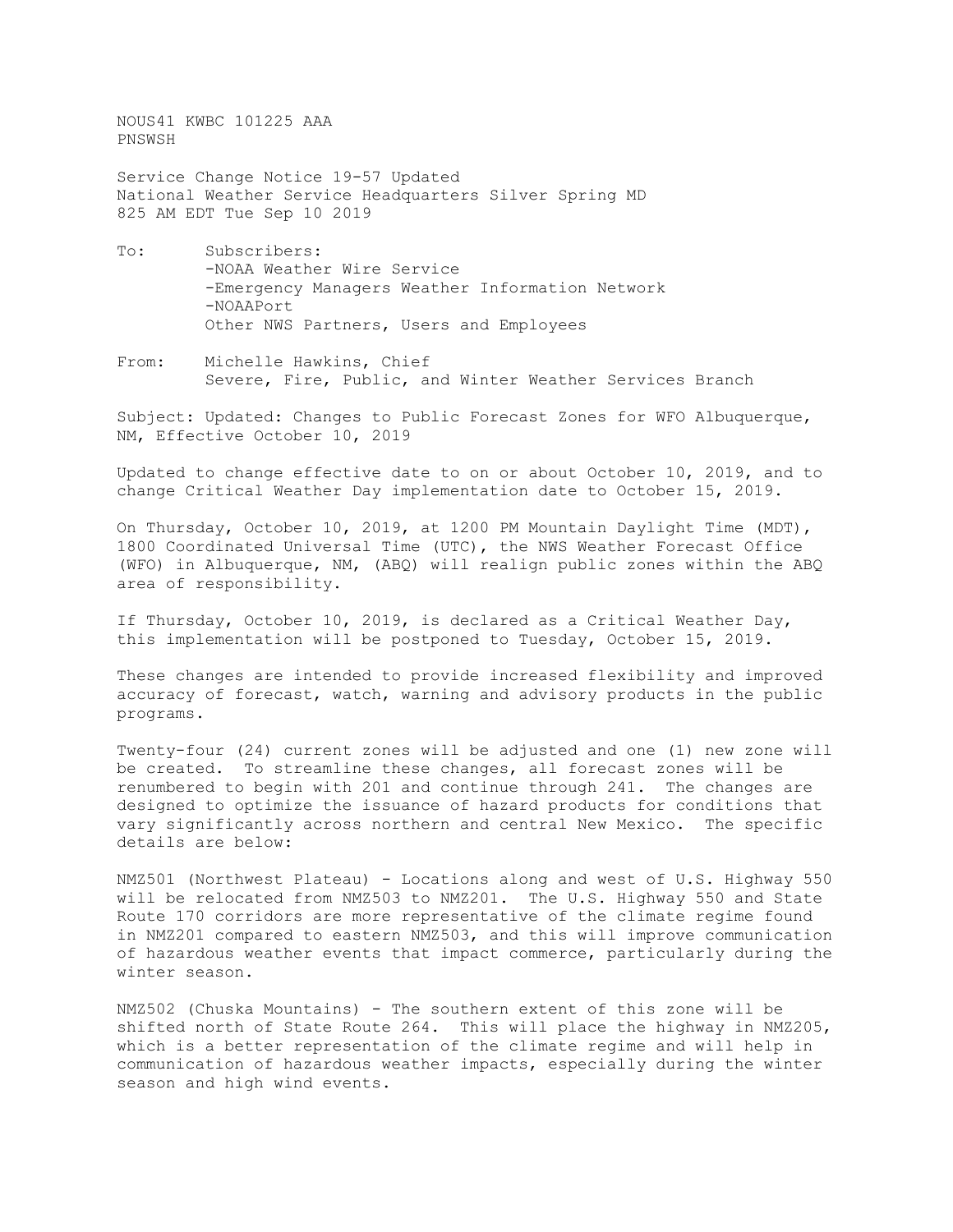NMZ503 (Far Northwest Highlands) - This zone will expand east-southeast to include a larger portion of the northwest highlands. This shift removes the highlands from the higher terrain (NMZ510) and will improve communication of hazardous weather impacts, especially during the winter season and high wind events. The communities of Monero, Brazos, Tierra Amarilla, El Vado, Lindrith, and Heron Lake State Park will be located in NMZ203. A greater portion of U.S. Highways 64/84 and State Routes 112, 537 and 595 will move into this zone.

NMZ504 (Northwest Highlands) - The northeast quadrant of this zone will be relocated to NMZ203 as described above.

NMZ505 (West Central Plateau) - The northwest part of this zone will be shifted north as described in the NMZ502 section.

NMZ506 (West Central Mountains) - A small portion of this zone will expand south to accommodate significant changes to NMZ508 as described below. This adjustment does not impact any communities or travel corridors.

NMZ508 (Southwest Mountains) - The Plains of San Agustin and the adjacent lowlands will be separated into a new zone (NMZ241) due to the significant differences in weather climatology with the nearby mountains. NMZ208 will generally follow the 7,000 or 7,500 feet terrain contour.

NMZ509 (San Francisco River Valley) - This zone will expand northeast within the San Francisco River Valley to capture elevations below 7,000 feet. This change will improve communication of winter, hydrologic and freeze events. The communities of Aragon and Apache Creek will be located in NMZ209, as well as a greater portion of State Routes 12 and 32. This adjustment ensures U.S. Highway 180 remains within NMZ209 before exiting the San Francisco River Valley, improving communication of travel impacts. The far southeast border of this zone will be adjusted to better align with NMZ401-402 found within the County Warning Area (CWA) of WFO El Paso.

NMZ510 (Tusas Mountains including Chama) - The western part of this zone will be relocated to NMZ203 as described above. The eastern boundary previously straddled U.S. Highway 285 and will be moved eastward to improve communication of hazardous weather, especially during the winter season. This adjustment ensures San Antonio Mountain will remain in the higher elevation zone (NMZ210). In addition, the name of this zone will change from the San Juan Mountains to Tusas Mountains including Chama to be consistent with the United States Geological Survey (USGS) Geographic Names Information System (GNIS).

NMZ511 (Jemez Mountains) - Two small sections will be removed from NMZ511. The first section includes the area north of Regina and west of Gallina, and will improve communication of hazardous weather impacts along State Routes 96 and 595. U.S. Highway 550 in the southwest corner of this zone will be relocated to NMZ219.

Note: Current zones encompassing the Sangre de Cristo Mountains of northern New Mexico (NMZ512 through NMZ515) will change significantly to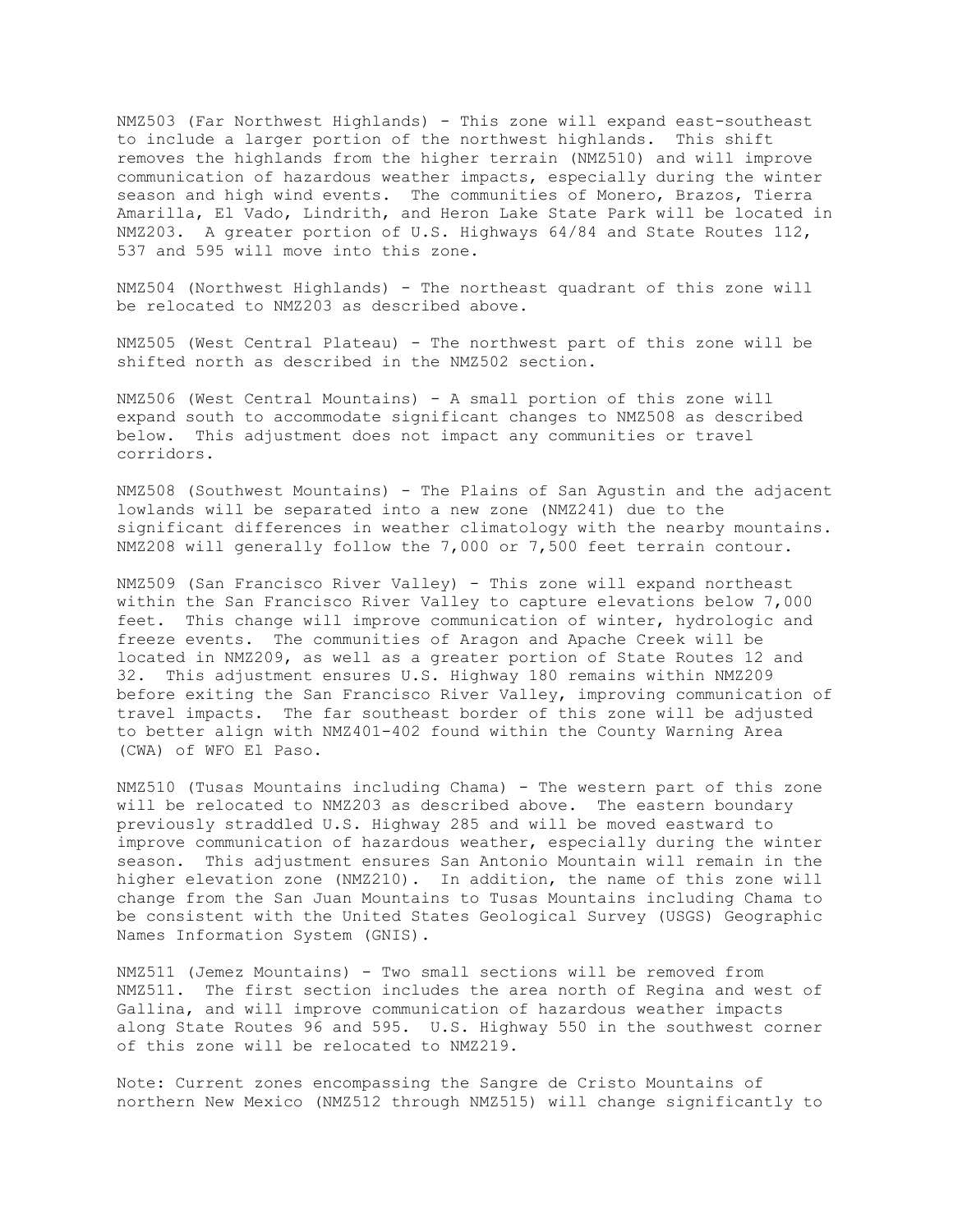improve communication of hazardous weather conditions throughout the year and will better reflect the climatology across this region.

NMZ512 (Glorieta Mesa including Glorieta Pass) - The western slopes of the Sangre de Cristo Mountains will be redistributed to neighboring zones (including NMZ213, NMZ214, NMZ216, NMZ217 and NMZ218). The southern part of NMZ512 will expand south to include additional terrain between 7,000 to 7,500 feet, particularly near the Interstate 25 corridor. This will allow a greater portion of State Route 34 to be located within southern NMZ212. In addition, the name of this zone will change from the West Slopes of the Sangre de Cristo Mountains to Glorieta Mesa including Glorieta Pass.

NMZ513 (Northern Sangre de Cristo Mountains) - The elevation of NMZ513 was lowered to account for the adjustment of NMZ512 described above and will expand south to include the northern portions of the Sangre de Cristo Mountains of New Mexico. This will relocate the communities of Amalia, Lama and Shady Brook as well as U.S. Highway 64 into this zone. The name of this zone was adjusted to remove the elevation reference.

NMZ514 (Southern Sangre de Cristo Mountains) - The elevation of NMZ514 was lowered to account for the adjustment of NMZ512 described above and will expand north to include the southern portions of the Sangre de Cristo Mountains of New Mexico. This change will relocate the communities of Llano, Llano Largo, Truchas, Cowles, and Tres Ritos as well as a good part of State Route 518 within NMZ214. The name of this zone was adjusted to remove the elevation reference.

NMZ515 (East Slopes of the Sangre de Cristo Mountains) - The west central and southwest portion of this zone will be relocated to NMZ214 as a result of the changes described in the NMZ513 and NMZ514 sections.

NMZ516 (Upper Rio Grande Valley) - The western portion of this zone will be relocated to NMZ210 as described above. The eastern zone border will align with the NMZ213 and NMZ214 borders as described in those sections. The communities of Costilla, Cerro, Questa, San Cristobal, Valdez and Arroyo Seco will be relocated to NMZ216, which is a better representation the climatology and hazardous weather in this region. State Route 522 will be located entirely within this zone.

NMZ517 (Espanola Valley) - The eastern border of this zone will align with the NMZ214 border as described above. Picuris Pueblo, Rio Lucio, Vadito, Chamisal, Penasco, and Rodarte will be relocated to this zone. In addition, parts of State Routes 73, 75 and 76 will be found in NMZ217. The name of this zone will change from Lower Chama River Valley to Espanola Valley to be consistent with the USGS GNIS.

NMZ518 (Santa Fe Metro Area) - The northeast border of this zone will align with the NMZ212 and NMZ214 border as described above. A larger portion of State Route 475 will be relocated to this zone.

NMZ519 (Albuquerque Metro Area) - U.S. Highway 550 was relocated from NMZ511 to NMZ219, specifically the area west of San Ysidro. This will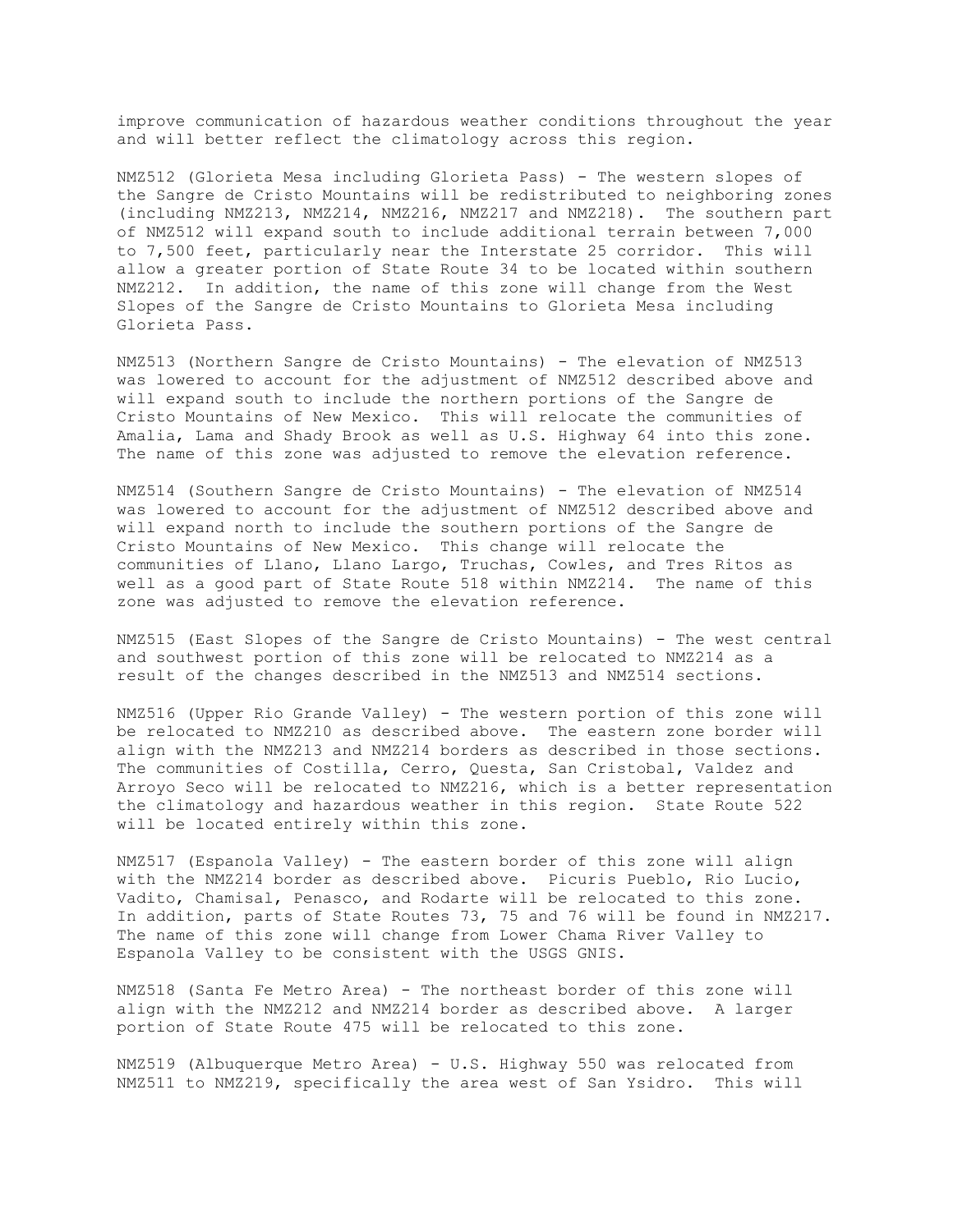help in communication of hazardous weather impacts, especially during the winter season and high wind events.

NMZ521 (Sandia/Manzano Mountains including Edgewood) - A section of the eastern border will expand east to include the growing community of Edgewood. A larger portion of Interstate 40 and Historic Route 66 will be located in this zone. The name of this zone will be adjusted to include Edgewood.

NMZ522 (Estancia Valley) - The northwest border of this zone will be relocated to NMZ221 as described above.

NMZ523 (Central Highlands) - The northern border of this zone will be relocated to NMZ212 as described within that section. This adjustment does not impact any communities or major travel corridors.

NMZ525 (Upper Tularosa Valley) - The far southeast border of this zone will better align with NMZ414 found within the CWA of WFO El Paso. This adjustment does not impact any communities or major travel corridors.

NMZ526 (South Central Mountains) - The far southwest border of this zone will be relocated to NMZ225 as described above.

NMZ527 (Johnson and Bartlett Mesas including Raton Pass) - The name of this zone will change from Raton Ridge/Johnson Mesa to Johnson and Bartlett Mesas including Raton Pass given Raton Ridge is not considered a geographical description within the USGS GNIS database.

NMZ241 (San Agustin Plains and Adjacent Lowlands) - This new zone, previously encompassing NMZ508, will include the San Augustin Plains and adjacent lowlands. This adjustment will better reflect the climatology in this region and allow for improved communication of hazardous weather. The community of Datil, the National Radio Astronomy Observatory, and parts of U.S. Highway 60 as well as State Routes 12, 52, 107, 166, and 169 will be relocated to this zone.

Table 1: Current public zones and corresponding Universal Geographic Codes (UGC) for WFO Albuquerque, NM.

| UGC    | Current Public Zone Name               |
|--------|----------------------------------------|
|        |                                        |
| NMZ501 | Northwest Plateau                      |
| NMZ502 | Chuska Mountains                       |
| NMZ503 | Far Northwest Highlands                |
| NMZ504 | Northwest Highlands                    |
| NMZ505 | West Central Plateau                   |
| NMZ506 | West Central Mountains                 |
| NMZ507 | West Central Highlands                 |
| NMZ508 | Southwest Mountains                    |
| NMZ509 | San Francisco River Valley             |
| NMZ510 | San Juan Mountains                     |
| NMZ511 | Jemez Mountains                        |
| NMZ512 | West Slopes Sangre De Cristo Mountains |
| NMZ513 | Northern Sangres Above 9500'/Red River |
|        |                                        |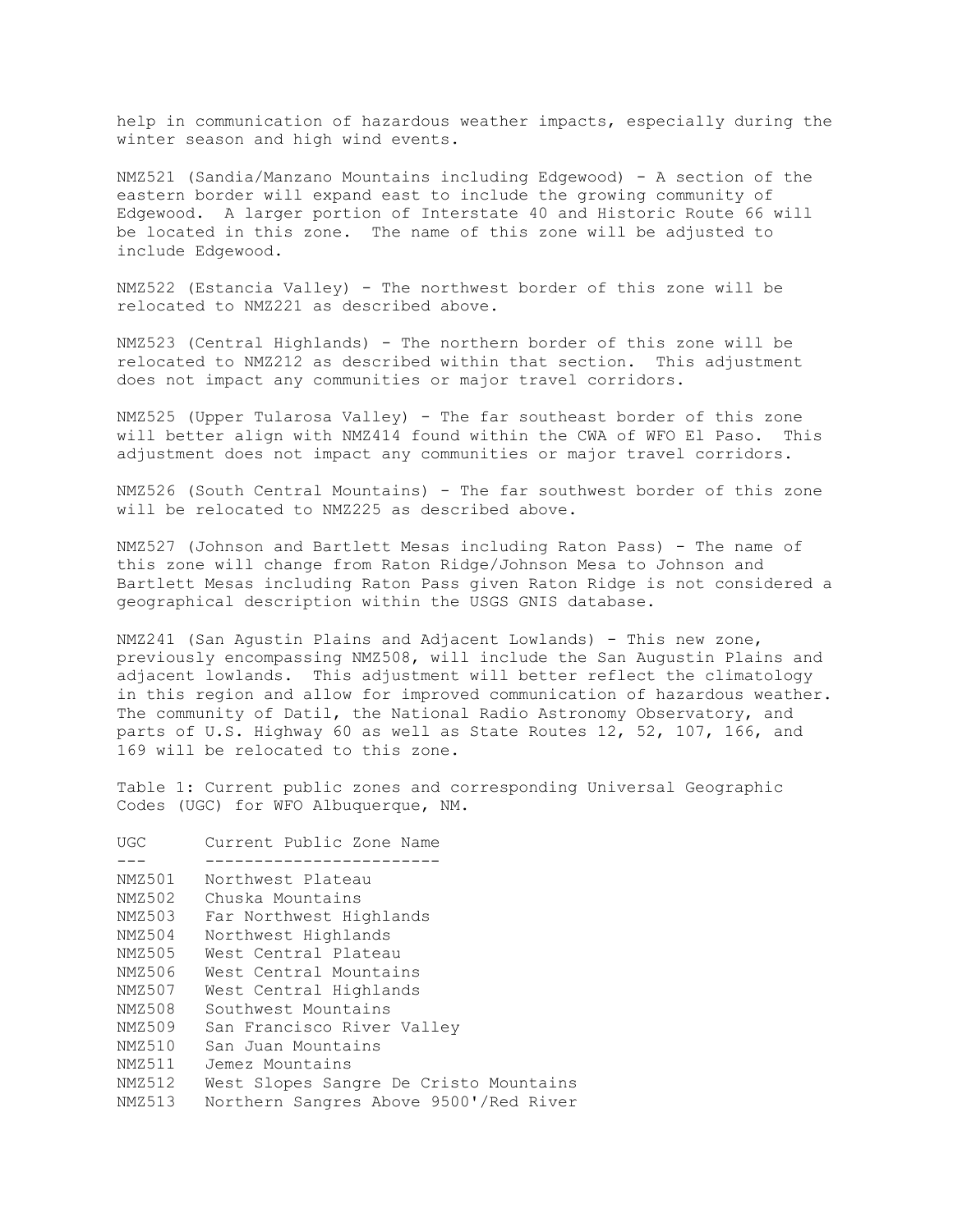NMZ514 Southern Sangres Above 9500' NMZ515 East Slopes Sangre De Cristo Mountains NMZ516 Upper Rio Grande Valley NMZ517 Lower Chama River Valley NMZ518 Santa Fe Metro Area NMZ519 Albuquerque Metro Area NMZ520 Lower Rio Grande Valley NMZ521 Sandia/Manzano Mountains NMZ522 Estancia Valley NMZ523 Central Highlands NMZ524 South Central Highlands NMZ525 Upper Tularosa Valley NMZ526 South Central Mountains NMZ527 Raton Ridge/Johnson Mesa NMZ528 Far Northeast Highlands NMZ529 Northeast Highlands NMZ530 Union County NMZ531 Harding County NMZ532 Eastern San Miguel County NMZ533 Guadalupe County NMZ534 Quay County NMZ535 Curry County NMZ536 Roosevelt County NMZ537 De Baca County NMZ538 Chaves County Plains NMZ539 Eastern Lincoln County NMZ540 Southwest Chaves County Table 2: Public zones and corresponding UGC for which WFO Albuquerque, NM, will issue forecasts and warnings effective September 10, 2019 UGC New Public Zone Name --- -------------------- Northwest Plateau NMZ202 Chuska Mountains NMZ203 Far Northwest Highlands NMZ204 Northwest Highlands NMZ205 West Central Plateau NMZ206 West Central Mountains NMZ207 West Central Highlands NMZ208 Southwest Mountains NMZ209 San Francisco River Valley NMZ210 Tusas Mountains including Chama

NMZ214 Southern Sangre de Cristo Mountains NMZ215 East Slopes Sangre de Cristo Mountains NMZ216 Upper Rio Grande Valley NMZ217 Espanola Valley NMZ218 Santa Fe Metro Area NMZ219 Middle Rio Grande Valley/Albuquerque Metro Area

NMZ212 Glorieta Mesa including Glorieta Pass NMZ213 Northern Sangre de Cristo Mountains

NMZ220 Lower Rio Grande Valley

NMZ211 Jemez Mountains

NMZ221 Sandia/Manzano Mountains including Edgewood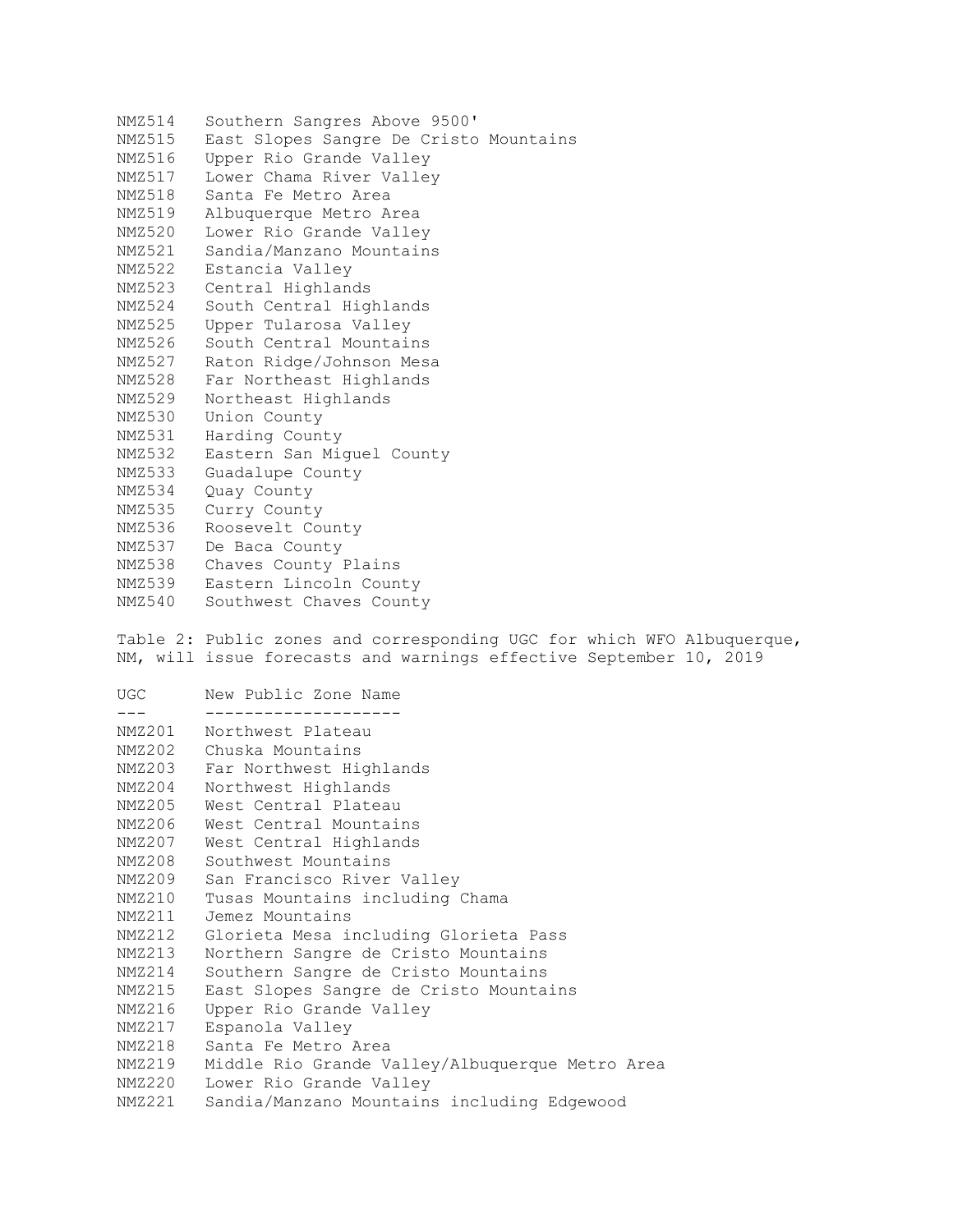NMZ222 Estancia Valley NMZ223 Central Highlands NMZ224 South Central Highlands NMZ225 Upper Tularosa Valley NMZ226 South Central Mountains NMZ227 Johnson and Bartlett Mesas including Raton Pass NMZ228 Far Northeast Highlands NMZ229 Northeast Highlands NMZ230 Union County NMZ231 Harding County NMZ232 Eastern San Miguel County NMZ233 Guadalupe County NMZ234 Quay County NMZ235 Curry County NMZ236 Roosevelt County NMZ237 De Baca County NMZ238 Chaves County Plains NMZ239 Eastern Lincoln County NMZ240 Southwest Chaves County NMZ241 San Agustin Plains and Adjacent Lowlands Table 3: Primary city included in the new public zone effective September 10, 2019 UGC Primary City Within New Zone --- ------------------------------- NMZ241: Datil Table 4: NWS products affected by the WFO Albuquerque, NM, public zone changes effective September 10, 2019 AWIPS ID WMO HEADING PRODUCT NAME -------- ----------- ------------ AQAABQ AEUS75 KABQ Air Quality Alert ESFABQ FGUS75 KABQ Hydrologic Outlook FFAABQ WGUS65 KABQ Flood Watch HWOABQ FLUS45 KABQ Hazardous Weather Outlook NPWABQ WWUS75 KABQ Non Precipitation Weather Message PFMABQ FOUS55 KABQ Point Forecast Matrices PNSABQ NOUS45 KABQ Public Information Statement<br>RWRNM ASUS45 KABQ New Mexico Regional Weather RWRNM ASUS45 KABQ New Mexico Regional Weather Roundup SPSABQ WWUS85 KABQ Special Weather Statement WSWABQ WWUS45 KABQ Winter Weather Message Users of WFO Albuquerque products must take the appropriate action to ensure systems recognize the new UGC (Z) and new zone alignments and names. Updated public zone shapefiles are online at: (delete the ones you do not need. Links below must have a date showing they were updated as of the date this notices take effect): <https://www.weather.gov/gis/PublicZones>

A graphical depiction of these changes are online at: <https://bit.ly/2KrB0Bj>